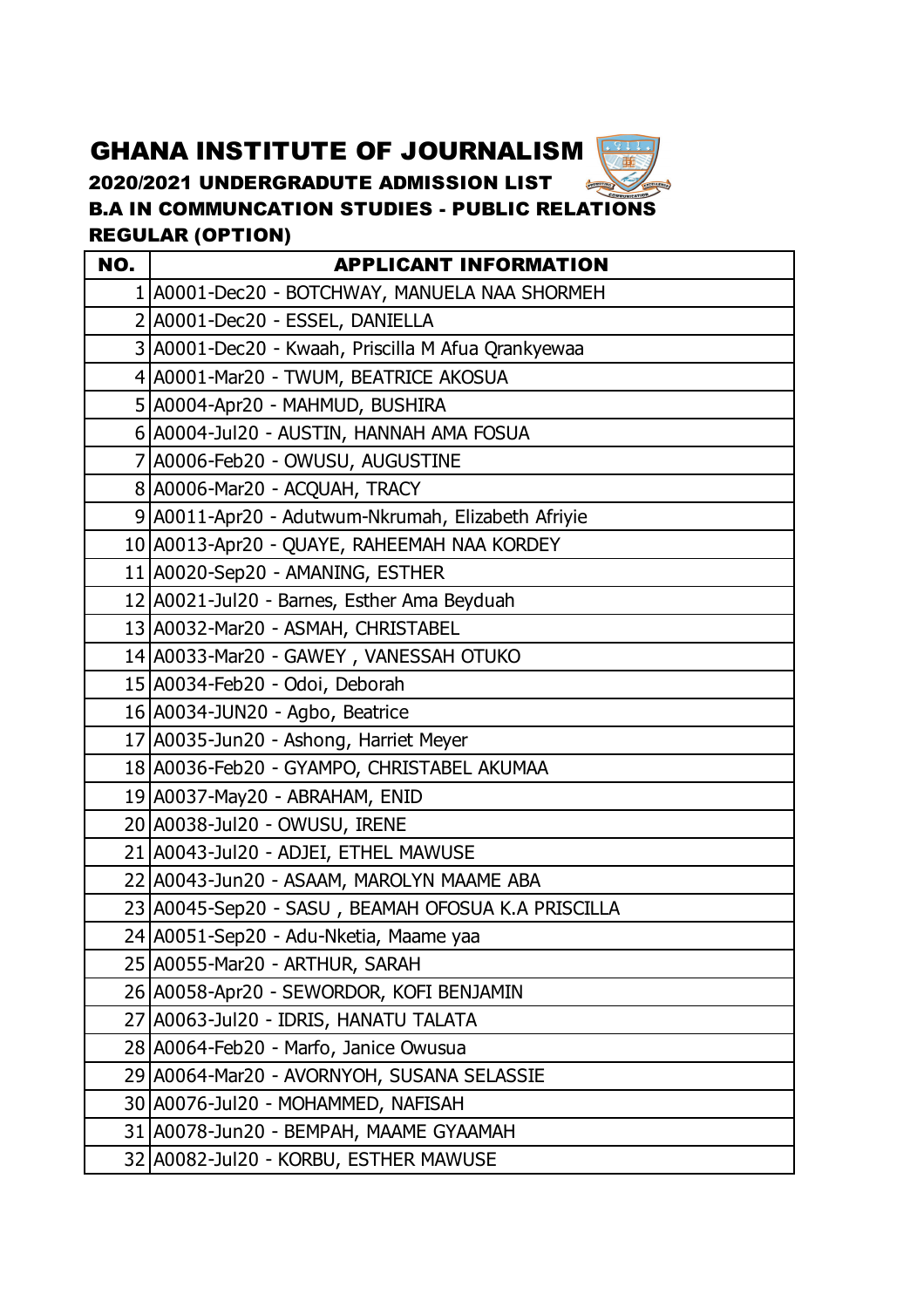| 33 A0084-Jun20 - AMANING, ESTHER KEZIAH               |
|-------------------------------------------------------|
| 34 A0087-Feb20 - Danso, Baake Mercy                   |
| 35 A0087-Sep20 - Hukporti, Ruthaford                  |
| 36 A0089-May20 - OSEI-BONSU, AKUA OHENEWAA            |
| 37 A0090-Apr20 - NUNOO, HENRY                         |
| 38 A0092-Jun20 - Mohammed, Shaibu Rahinatu            |
| 39 A0093-Sep20 - ESSEL, JANICE ESSEL                  |
| 40 A0094-Sep20 - APURI, GLORIA WESWOAMO               |
| 41   A0096-Jul 20 - ESSILFIE, KELVIN PAPA             |
| 42 A0096-Mar20 - Draffor, Esther                      |
| 43 A0096-Oct20 - DERBY, AMA VIVIAN                    |
| 44 A0097-Feb20 - ACHEAMPOMAA AMOAH, PROSPERLINE ABENA |
| 45 A0098-Apr20 - LARBIE, MILDRED ADJO                 |
| 46 A0107-Jul20 - ADDO, JUSTINA ESSEL                  |
| 47 A0113-May20 - YEBOAH, EBENEZER KWABENA             |
| 48 A0114-Feb20 - Gavu, Janelle Afua Mawuli            |
| 49 A0116-Feb20 - NUNOO, SOLACE KONADU                 |
| 50 A0117-Apr20 - QUANSAH, BAABA GYAABA                |
| 51 A0119-Jun20 - ABBEY, RUTH NAA-AMANKWAH             |
| 52 A0121-May20 - Asiedu, LINDA SEKEY                  |
| 53 A0126-Apr20 - CHARLES, ARABA SOPHIA                |
| 54 A0132-May20 - AMPONSAH, THEOPHILUS                 |
| 55 A0135-May20 - OWUSU BOAKYE, JEFFERY                |
| 56 A0140-Jul20 - ACHEAMPONG, MERCY ASANTEWAA          |
| 57 A0141-Mar20 - OKERCHIRI, EMMA AYORKOR              |
| 58 A0142-Feb20 - AKWABOAH, DANIELLA                   |
| 59 A0146-May20 - EDUSEI, NYARKOAH ABENA               |
| 60 A0148-May20 - NTOW, EUGENIA ASANTEWA               |
| 61 A0152-Mar20 - SAI, ALBERTA NAA ADAI                |
| 62 A0155-Feb20 - ADJEI, GRACE                         |
| 63 A0155-Jul20 - ODURO, MAUD ANTI                     |
| 64 A0156-Jul20 - SALIFU, HAJIA YUSSIF                 |
| 65 A0159-Mar20 - OPOKU, MILLICENT AGYAPOMAA           |
| 66 A0164-Mar20 - ALLOTEY, PRINCESS PEARL              |
| 67 A0164-Nov20 - AKPOR, ATSWEI MAVIS                  |
| 68 A0170-May20 - TIIGAH, KELVIN MBAWON                |
| 69 A0177-Jun20 - ASHUN, BRIDGET MARIAN                |
| 70 A0179-Jul20 - OSAFO, OSEI MARGARET                 |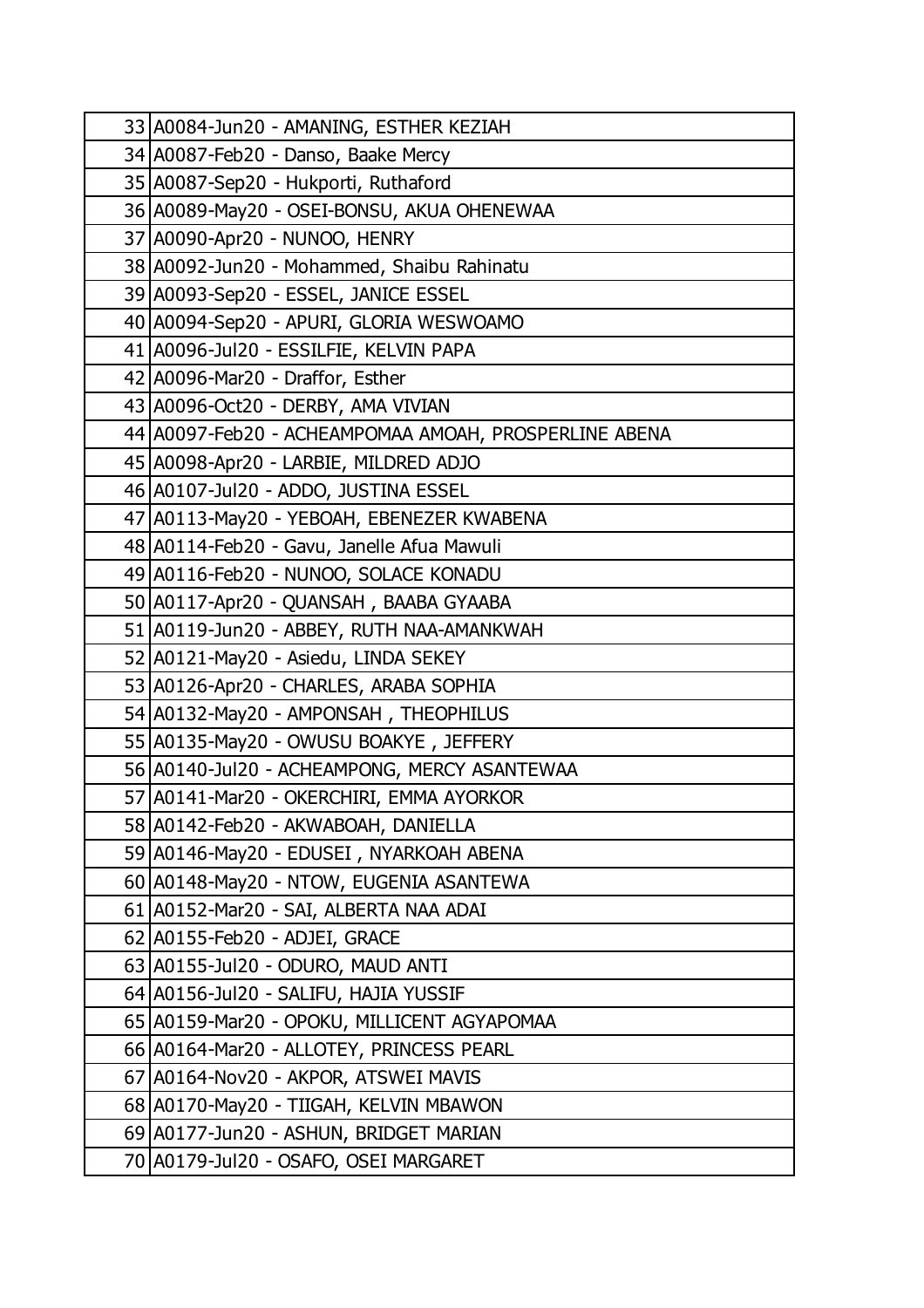| 71 A0179-Mar20 - ENNIN, GERTRUDE                |
|-------------------------------------------------|
| 72 A0181-May20 - SAMPSON, CAROLYNE              |
| 73 A0182-Mar20 - SANNIE, ESTHER                 |
| 74 A0184-Feb20 - MANKATA, ADDI GIDEON           |
| 75 A0185-Mar20 - CUDJOE, DAVID AYGA-ANOHUMA     |
| 76 A0189-May20 - ESHUN, AMA RUTH                |
| 77 A0194-Nov20 - BRENYA, MAVIS                  |
| 78 A0209-Jun20 - AFFUL, LORETTA ESSELWAA        |
| 79 A0213-Feb20 - Antwi, Florence                |
| 80 A0215-May20 - TETTEH, CLERA                  |
| 81 A0216-Sep20 - GYAMFI, TWUMASI JOSEPH         |
| 82 A0218-Nov20 - OSEI, ALICIA YAA FOSUA         |
| 83 A0219-Nov20 - NKRUMAH, ERICA KORANTEMAA      |
| 84 A0220-Feb20 - Denteh, Sandra                 |
| 85 A0222-Nov20 - AKRONG, HUMPHREY NII ADJETEY   |
| 86 A0223-Jun20 - DZIDZIENYO, BARBET             |
| 87 A0224-Feb20 - Djobo, Rashad Mustapha         |
| 88 A0226-Jun20 - ENNIN, VICTORIA                |
| 89 A0231-Jun20 - AYAMAH, EMMANUEL               |
| 90 A0233-Mar20 - Bopere, Ignatius               |
| 91 A0234-Nov20 - TETTEH, DORCAS EDINAM          |
| 92 A0235-Jun20 - ILLIAS, SAEEDA                 |
| 93 A0240-Jun20 - KETEKU, SANDRA                 |
| 94 A0242-Nov20 - AMPONSAH, ISAAC                |
| 95 A0243-Jul20 - Mintah, Vannessa Ansaba        |
| 96 A0249-Nov20 - Thompson, Rose-Betty           |
| 97 A0252-May20 - Opoku, Ellen Boadiwaa          |
| 98 A0257-Jul 20 - ANTWI, HENRIETTA NAA AKUSHIKA |
| 99 A0258-Sep20 - Konadu, Ivy                    |
| 100 A0262-Sep20 - AYENSU, AILEEN ARABA AKYERE   |
| 101 A0266-Mar20 - DOTSEY, BIRAGO JOUSELDA       |
| 102 A0273-Mar20 - AMARTEIFIO, PORTIA AMERLEY    |
| 103 A0279-Nov20 - Anum, ERIC NII ARMAH          |
| 104 A0281-Mar20 - DUGBAH, LEAH AKU              |
| 105 A0286-May20 - BOATENG, FRANCA SIKA          |
| 106 A0286-Oct20 - MANSU, EMMANUELLA GAE DEDE    |
| 107 A0287-Mar20 - BOATENG, AKUAMUAH JULIET      |
| 108 A0289-Feb20 - TETTEY, GLORIA MAKU           |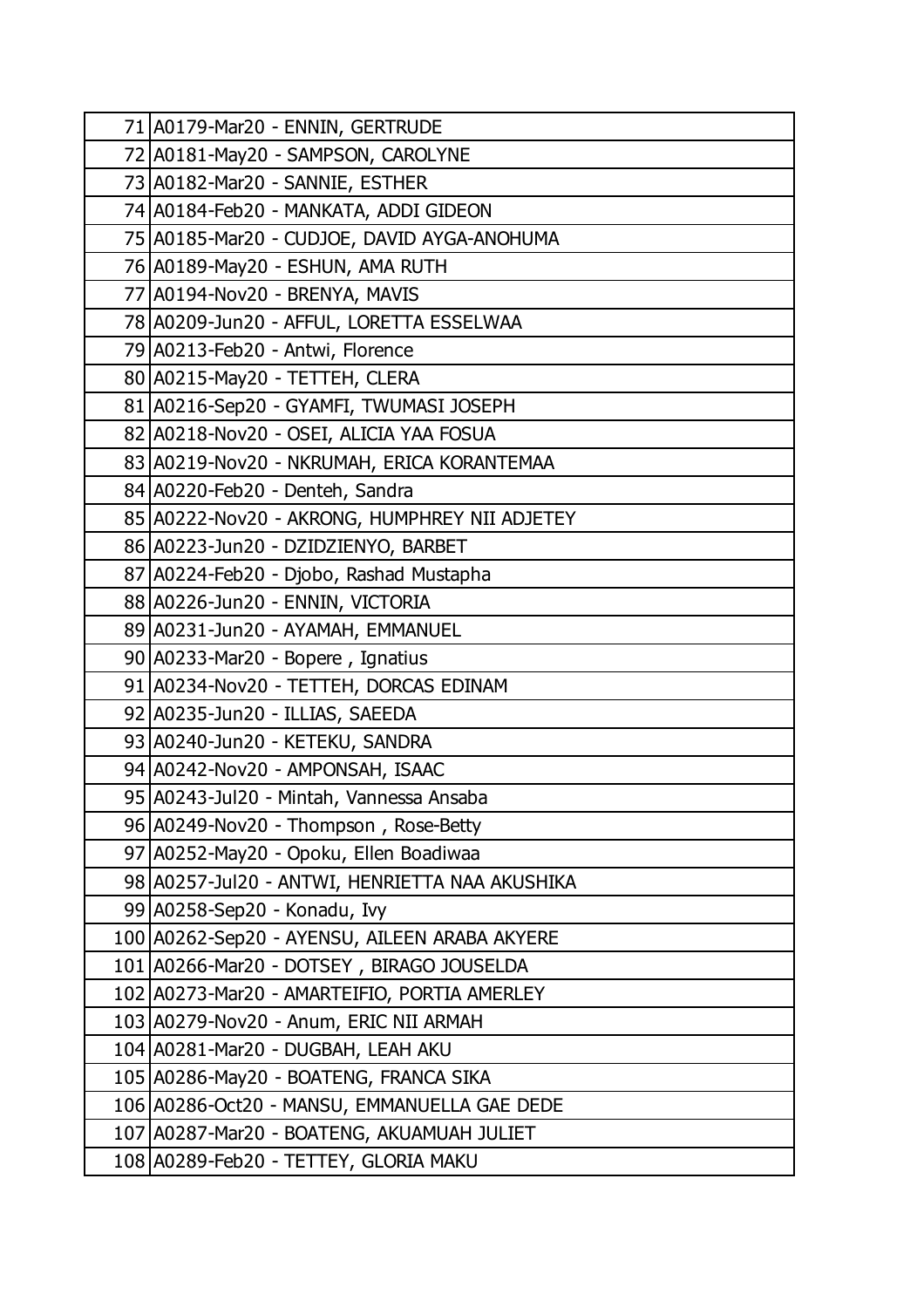| 109 A0290-Feb20 - Awudu, Larbi Ruth             |
|-------------------------------------------------|
| 110 A0290-Oct20 - MENSAH, WILHEMINA BENEDICTA   |
| 111 A0303-Feb20 - DORFE, MAVIS                  |
| 112 A0309-Oct20 - OFFEI, SANDRA OPOKUA          |
| 113 A0311-Mar20 - LAMILE FRANCE, JOSEPHINE      |
| 114 A0316-Jun20 - Darlington, Emmanuella Efua   |
| 115 A0316-Oct20 - ADOMAKO, AKUA                 |
| 116 A0318-Mar20 - KWAPONG, MATTHEW AGYEI        |
| 117 A0321-Jun20 - Boateng, Yeboah Ruth          |
| 118 A0334-Mar20 - MENSAH, MILLICENT DZIFA       |
| 119 A0338-Feb20 - SHIABU DARGANI, NAANA KHADIJA |
| 120 A0341-Mar20 - SARPONG, MERCY ADWOA ADOMAA   |
| 121 A0350-Jun20 - Ofosu, Pearl                  |
| 122 A0358-May20 - Nyarko, Diana Asantewaa       |
| 123 A0360-Nov20 - DONKOR, ANGELA AKOSUA         |
| 124 A0362-Nov20 - Achiaa, Bernice               |
| 125 A0367-May20 - AGLEBE, MAWUENA DOREEN        |
| 126 A0367-Nov20 - COLLINS, PETER KWESI BLAY     |
| 127 A0370-Nov20 - HARLEY, VANDYKE PAA KWEKU     |
| 128 A0374-Mar20 - ADJEI, DEBORAH SARFOAH        |
| 129 A0379-Mar20 - ADEWOR, MAVIS NAAKUOR         |
| 130 A0387-Sep20 - Donkor, Nana Ama Kesia        |
| 131 A0393-Nov20 - OSEI, FREDRICK BOATENG        |
| 132 A0411-Mar20 - ATANGA, FELICITY              |
| 133 A0412-Mar20 - ATSU, BERNICE                 |
| 134 A0421-Jun20 - APPIAH, NANA KUSI             |
| 135 A0423-Nov20 - OFORI, ENOCK                  |
| 136 A0438-Nov20 - Owusu, Aliena Akosua          |
| 137 A0448-Jun20 - KPORXAH, PRISCILLA SENANYUIE  |
| 138 A0471-Mar20 - Gedia, Emmanuel Mawuli        |
| 139 A0485-Mar20 - QUARSHIE, MARTIN              |
| 140 A0486-Mar20 - OWUSU, AMPONSAH YVETTE        |
| 141 A0492-Mar20 - Kwakuyi, Priscilla            |
| 142   A0501 - Mar 20 - OSEI, ISAAC              |
| 143 A0502-Mar20 - BIOH, ERIC                    |
| 144 A0517-Sep20 - AMPOFO, PEGGY AMA             |
| 145 A0520-Sep20 - SAKYI, IVY                    |
| 146 A0543-Sep20 - AWUAH, MAYGINE DAPAAH         |